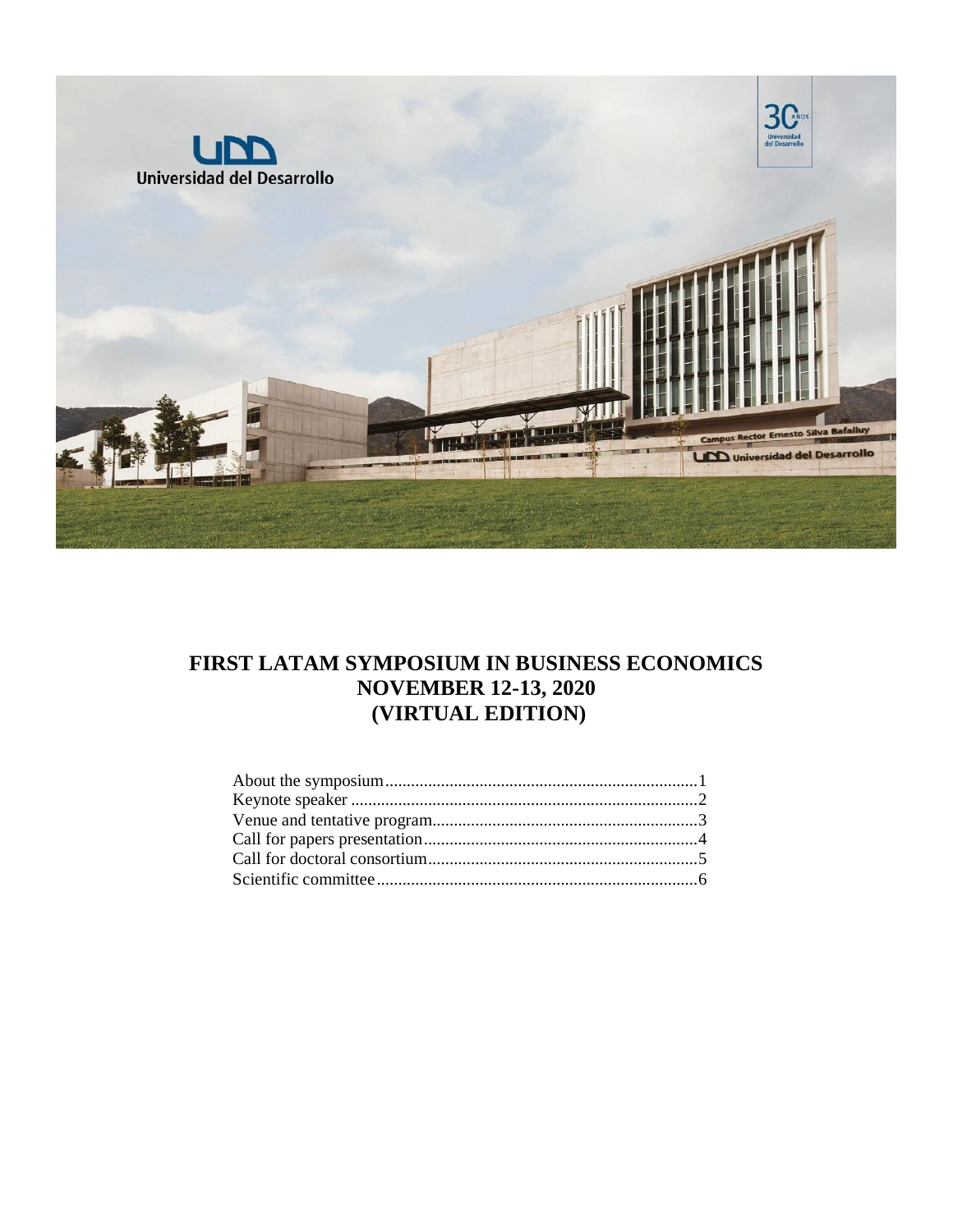## **ABOUT THE SYMPOSIUM**

The [School of Economics and Business](https://negocios.udd.cl/) and [the Ph.D. program in Business Economics,](https://negocios.udd.cl/doctorado/es/) at the [Universidad del Desarrollo](https://www.udd.cl/) (UDD) invite the academic community to participate in the **1st Symposium in Business Economics (virtual edition).** The first edition of this symposium is specially oriented to:

- **LATAM Doctoral students** from accredited PhD programs (Chilean and LATAM universities)
- **LATAM postdoctoral researchers** (less than three years after graduation)
- **LATAM junior researchers** (less than three years after graduation)
- **LATAM academic community**

The symposium consists of **two-days of on-line activities focused** on:

- Providing **specialized webinars** with outstanding experts in entrepreneurship, economics and management fields to discuss topics included in the current research agenda, as well as methodological components for designing the study in these topics
- Providing a space for presenting and discussing research in entrepreneurship, economics and management fields through **paper presentations in parallel sessions**, as well as bringing some **publication options** for the bestpresented papers
- Providing **a space for doctoral students** to present/discuss research proposals with outstanding experts and journal editors in entrepreneurship, economics and management fields

Indeed, the symposium organizers are greatly honoured and grateful by the participation of Professor **[Herman Aguinis](http://hermanaguinis.com/)** [Avram Tucker Distinguished Scholar & Chairperson of the Department of Management at the George Washington University School of Business] with his keynote speech "**An Ounce of Prevention is Worth a Pound of Cure: How to Design and Conduct High-impact Research".** 

The official **languages of this symposium** will be Spanish and English. If you are interested to participate, please do not forget the key dates:

- **Extended abstract and/or research proposal submission**: October 15th, 2020
- Notification of acceptance: October 20th, 2020
- **FREE registration** (it is important to be considered in the program): October 30th, 2020
- **Symposium dates**: November 12th & 13th, 2020

We are looking forward to receiving your proposal and sharing this event with all of you.

All the best,

Maribel Guerrero & Jean Sepúlveda School of Economics and Business, Universidad del Desarrollo, Chile. **Organizers**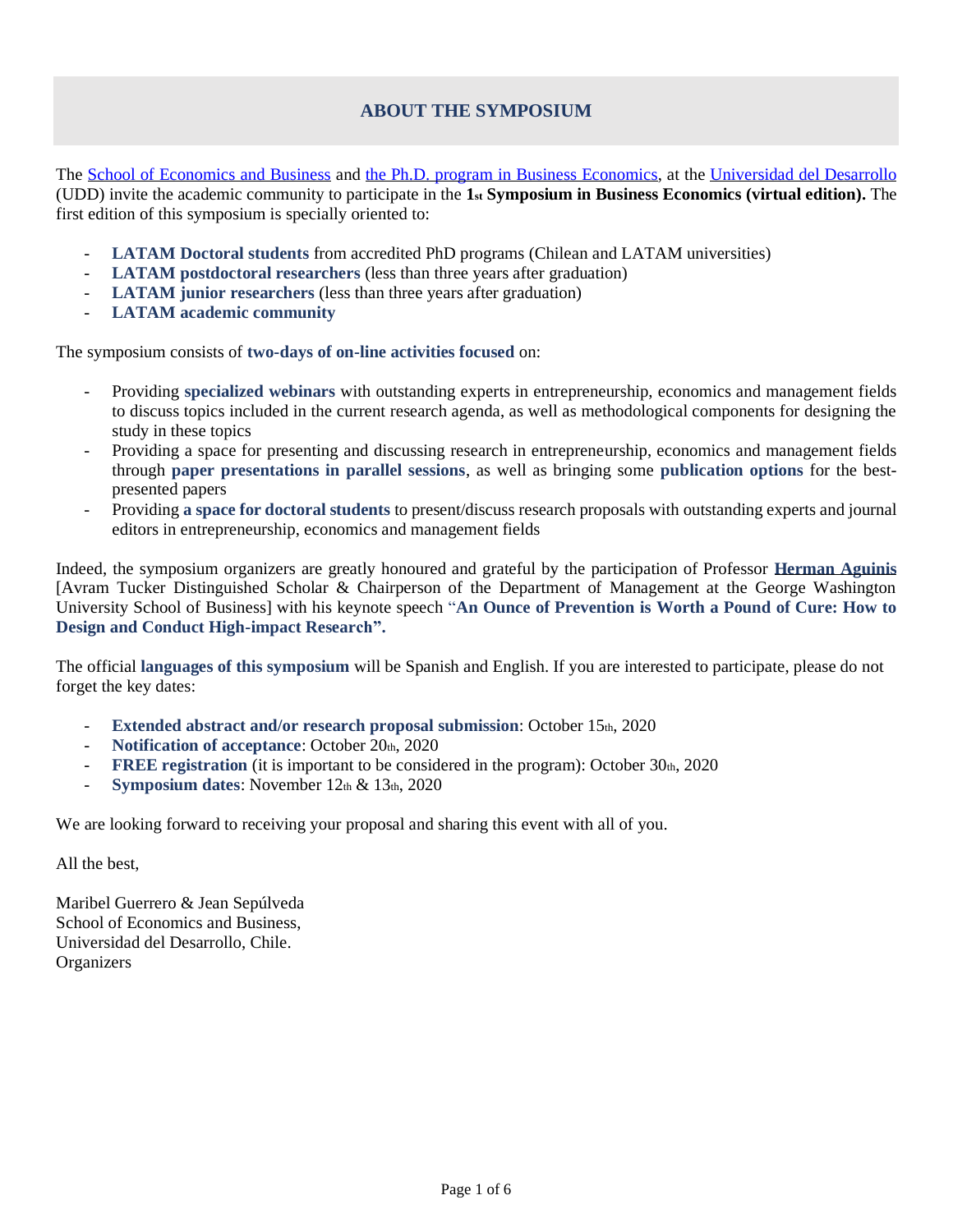## **KEYNOTE SPEAKER**

<span id="page-2-0"></span>

### **An Ounce of Prevention is Worth a Pound of Cure: How to Design and Conduct High-impact Research**

[Herman Aguinis](http://hermanaguinis.com/) Avram Tucker Distinguished Scholar & Chairperson Department of Management The George Washington University School of Business

Have you thought about ideas regarding empirical research but are not sure how to actually go about testing these ideas? Are you stuck with what you think may be a good general question for a project but are not sure how to actually design it, which variables to measure and how, and how the data will be analyzed? Do you have some initial ideas regarding projects, but are not sure whether these are worth pursuing? This plenary will address an assortment of issues that are critical in the research process beginning with an assessment of whether a project idea is interesting and of practical importance, followed with research design, measurement, and dataanalysis issues.

Suggested readings (available a[t http://www.hermanaguinis.com/pubs.html\)](http://www.hermanaguinis.com/pubs.html)

- Aguinis, H., Ramani, R. S., & Cascio, W. F. in press. Methodological practices in international business research: An afteraction review of challenges and solutions. *Journal of International Business Studies.*
- Solarino, A. M., & Aguinis, H. in press. Challenges and best-practice recommendations for designing and conducting interviews with elite informants. *Journal of Management Studies.*
- Aguinis, H., Hill, N. S., & Bailey, J. R. in press. Best practices in data collection and preparation: Recommendations for reviewers, editors, and authors. *Organizational Research Methods*.
- Aguinis, H., Ramani, R. S., & Alabduljader, N. in press. Best-practice recommendations for producers, evaluators, and users of methodological literature reviews. *Organizational Research Methods*.
- Aguinis, H., Villamor, I., Lazzarini, S. G., Vassolo, R. S., Amorós, J. E., & Allen, D. G. 2020. Conducting management research in Latin America: Why and what's in it for you? *Journal of Management*, 46: 615-636.
- Aguinis, H., Banks, G. C., Rogelberg, S., & Cascio, W. F. 2020. Actionable recommendations for narrowing the sciencepractice gap in open science. *Organizational Behavior and Human Decision Processes*, 158: 27-35.
- Aguinis, H., Cummings, C., Ramani, R. S., & Cummings, T. G. 2020. "An A is an A:" The new bottom line for valuing academic research. *Academy of Management Perspectives*, 34: 135-154.
- Aguinis, H., & Solarino, A. M. 2019. Transparency and replicability in qualitative research: The case of interviews with elite informants. *Strategic Management Journal*, 40: 1291-1315.
- Aguinis, H., & Vandenberg, R. J. 2014. An ounce of prevention is worth a pound of cure: Improving research quality before data collection. *Annual Review of Organizational Psychology and Organizational Behavior*, 1: 569-595.
- Aguinis, H., & Edwards, J. R. 2014. Methodological wishes for the next decade and how to make wishes come true. *Journal of Management Studies*, 51: 143-174.

**About the Keynote Speaker:** [Herman Aguinis](http://hermanaguinis.com/) is the Avram Tucker Distinguished Scholar, Professor of Management, and Chairperson of the Department of Management at The George Washington University School of Business. His research addresses the acquisition and deployment of talent in organizations and organizational research methods. He has been elected for the five-year presidency track of the Academy of Management (AOM), served as Vice President and Program Chair for the AOM 2020 virtual conference and is now serving as AOM President Elect. Professor Aguinis has written 17[0 refereed journal articles](http://www.hermanaguinis.com/pubs.html) and published nine [books.](http://www.hermanaguinis.com/Books.htm) The 2019 and 2018 [Web of Science Highly Cited Researchers Reports](https://recognition.webofsciencegroup.com/awards/highly-cited/2019/) ranked him among the world's 100 most impactful researchers in Economics and Business and his work has received about [33,000 Google Scholar citations](https://scholar.google.com/citations?user=VbMNUXoAAAAJ&hl=en) (h-index = 84) and more than [10,000 Web of Science citations.](https://publons.com/researcher/1641441/herman-aguinis/) He is a Fellow of the Academy of Management and received the Losey Award by the Society for Human Resource Management Foundation for lifetime achievement in human resource research; AOM Research Methods Division Distinguished Career Award for lifetime contributions; and AOM Practice Theme Committee Scholar Practice Impact Award recognizing outstanding impact on policy making and managerial and organizational practices. He has also received seven best-articleof-the-year awards from *Personnel Psychology*, *Journal of Management*, *Journal of Organizational Behavior* (twice), *Academy of Management Perspectives*, *Organizational Research Methods*, and *Management Research*. He served as Editor-in-Chief of *Organizational Research Methods*, as President of the Iberoamerican Academy of Management, and serves or has served on the editorial board of 26 journals.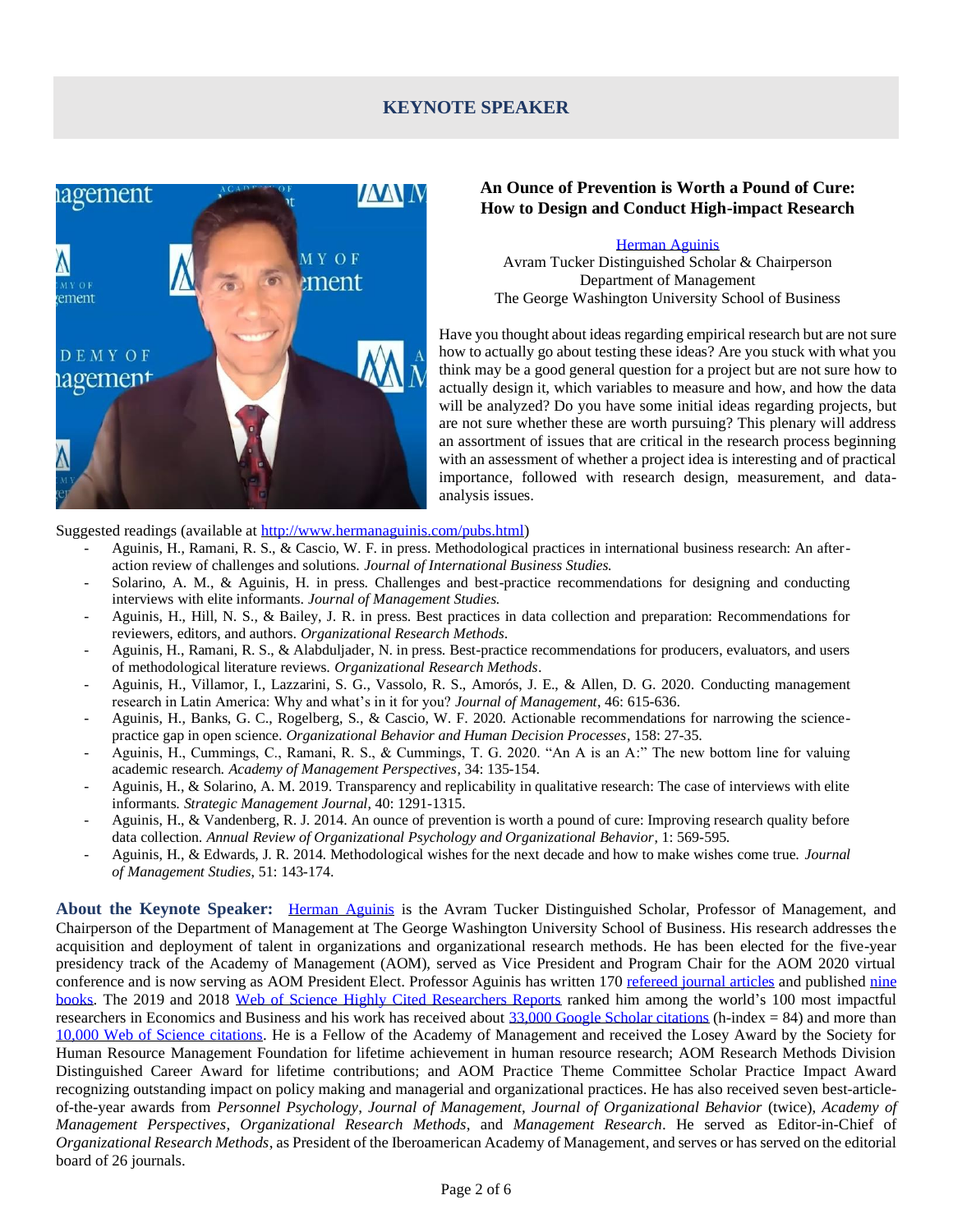## **VENUE AND TENTATIVE PROGRAM NOVEMBER 12-13, 2020**

<span id="page-3-0"></span>**Venue:** Given the global events, the symposium will be developed through a digital platform. Only registered participants can access to webinars, presentations and other activities.

**Tentative program:** Please save the dates

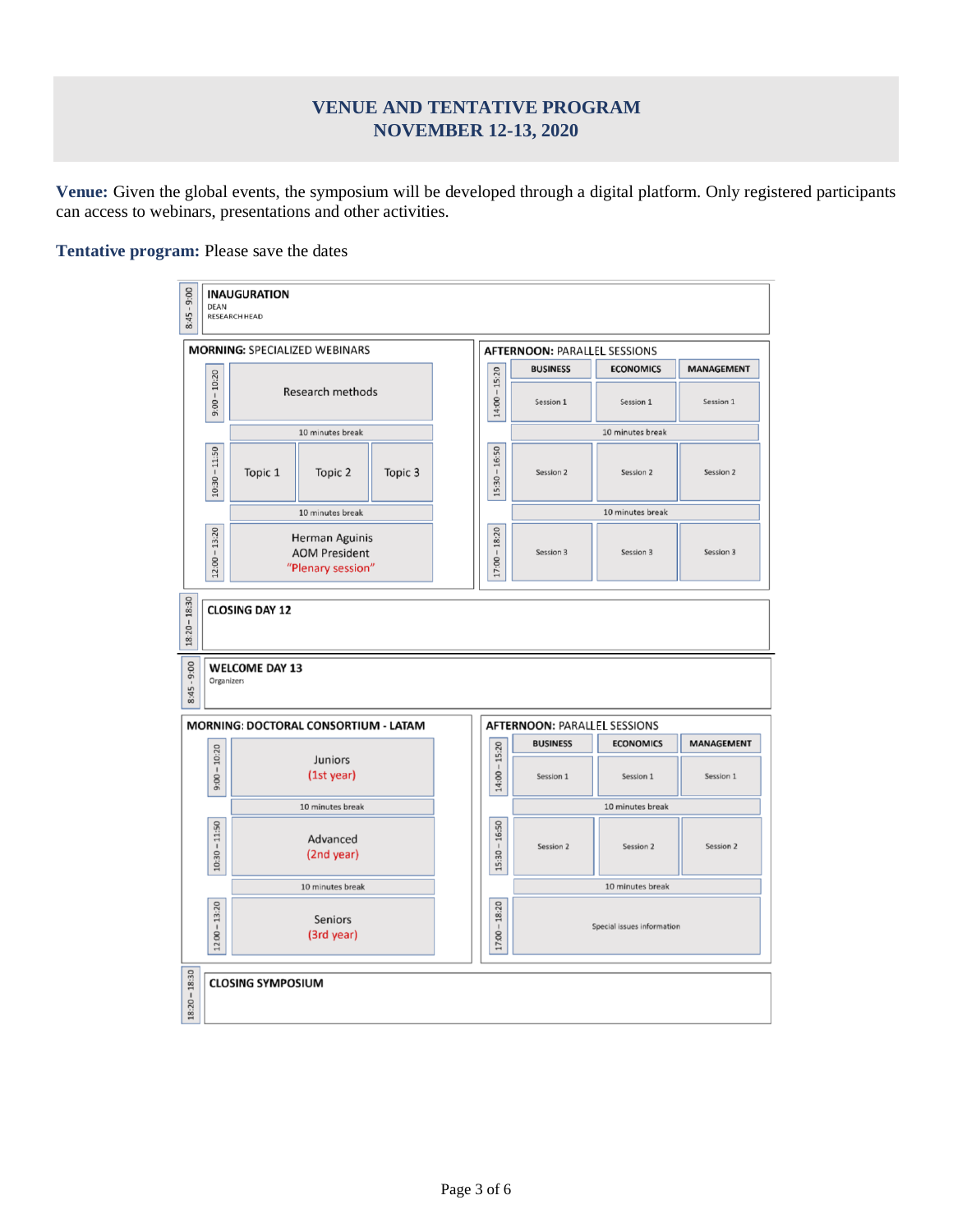## **CALL FOR PAPER PRESENTATION (EXTENDED ABSTRACTS – SUBMISSION PROCESS)**

## <span id="page-4-0"></span>**RESEARCH TRACKS**

## **Track 1: Entrepreneurship**

- Entrepreneurship and cognitions
- Entrepreneurship and minorities (gender, migrants, rural)
- Entrepreneurship, technology, digitalization and innovation
- Entrepreneurship and context
- Entrepreneurship and economic growth
- **Others**

### **Track 2: Economics and the firm**

- Markets and competition
- **Uncertainty**
- Managerial Economics
- Economics for business management
- **Others**

### **Track 3: Management**

- Big challenges in the management
- Leadership and gender
- Innovation management
- Strategic management
- **Others**

## **SUBMISSION PROCESS**

Authors should submit an extended abstract (15 pages max.) as follow

- 500-word abstract
- Content should include research objective, conceptual framework, methodology, preliminary results, expected contributions and implications (including references and tables/figures)
- Style: Times new roman font, double spacing, size 11, 2.5 cm (1.5 inch) margins

#### Submission process

- Subject: **Extended abstract** Track (specify the track number/name)
- Email body: Please indicate Abstract title, Authors' names, University
- PDF attached files: Title page + Extended abstract (without authors information)
- Email: [doctoradofen@udd.cl](mailto:doctoradofen@udd.cl)

## **PUBLICATION OPTIONS**

The best papers will be invited to participate in the following publication options

Option 1: Special Issue or fast track (e.g., Management Research, Journal of Business Venturing Insights, …) Option 2: Book chapter (e.g., Routledge, Edward Elgar Publishing, …)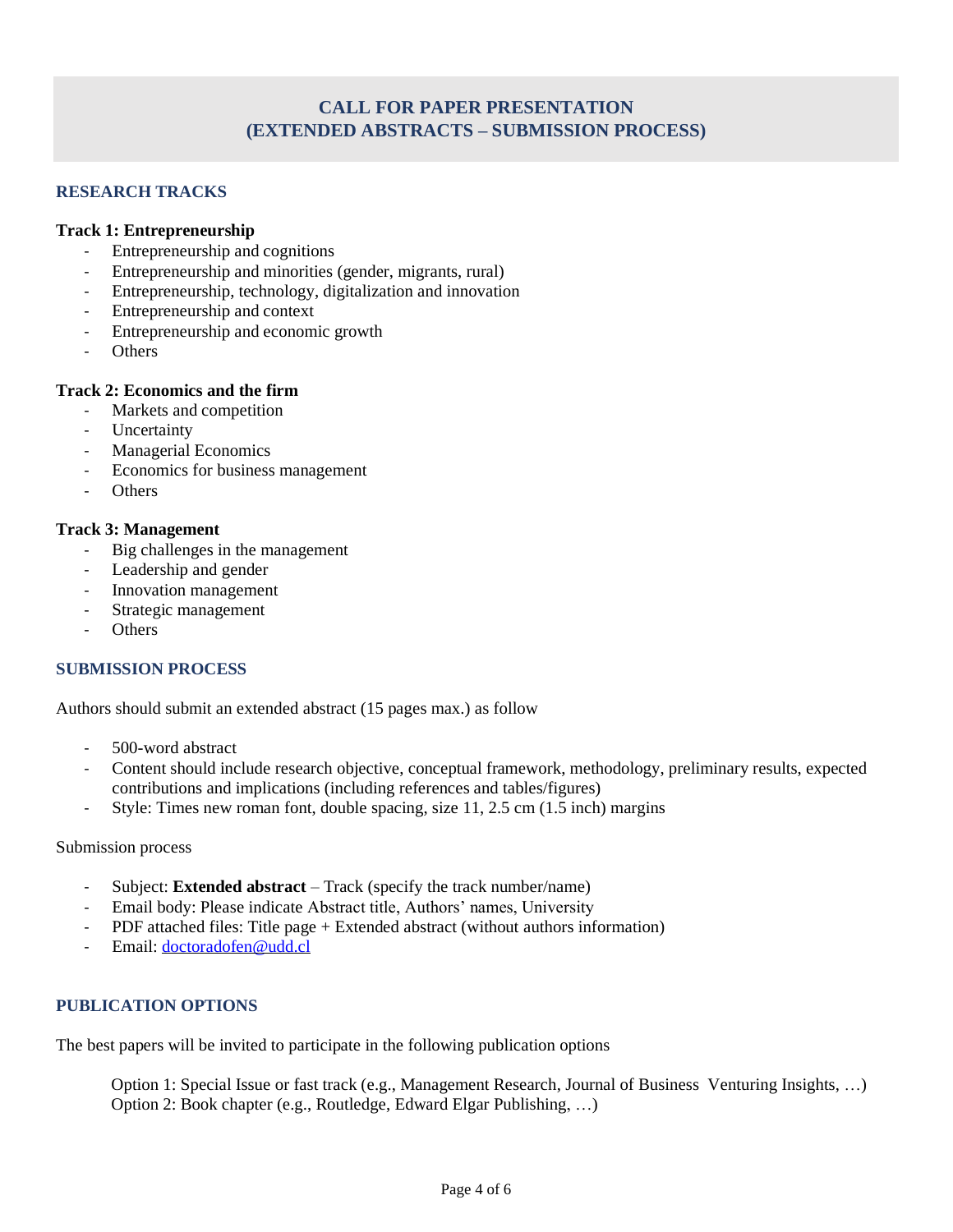## **CALL FOR DOCTORAL CONSORTIUM (RESEARCH PROPOSAL - SUBMISSION PROCESS)**

## <span id="page-5-0"></span>**RESEARCH TRACKS**

**Track 1: Entrepreneurship Track 2: Economics and the firm Track 3: Management** 

### **SUBMISSION PROCESS**

- (A) A reference letter from the student's thesis advisor that should include the PhD program, the School/University and contact information of the doctoral dissertation advisor
- (B) PhD student's short-bio and CV (no more than three pages)
- (C) Doctoral Dissertation Projects: 15 pages
	- 500-word abstract
	- Content should include research objective, conceptual framework, methodology, preliminary results, expected contributions and implications (including references, tables and figures)
	- Style: Times new roman font, double spacing, size 11, 2.5 cm (1.5 inch) margins
- (D) Modalities
	- Juniors (PhD first year)
	- Advanced ( $PhD$  second year)
	- Seniors (PhD third year)
- (E) Submission process
	- Subject: **Doctoral Consortium** Track (specify the track number/name)
	- Email body: Please indicate proposal title, PhD student' name, University, Supervisor
	- PDF attached files: Reference letter, PhD student short-bio / CV, Doctoral dissertation Project (without author information)
	- Email: [doctoradofen@udd.cl](mailto:doctoradofen@udd.cl)